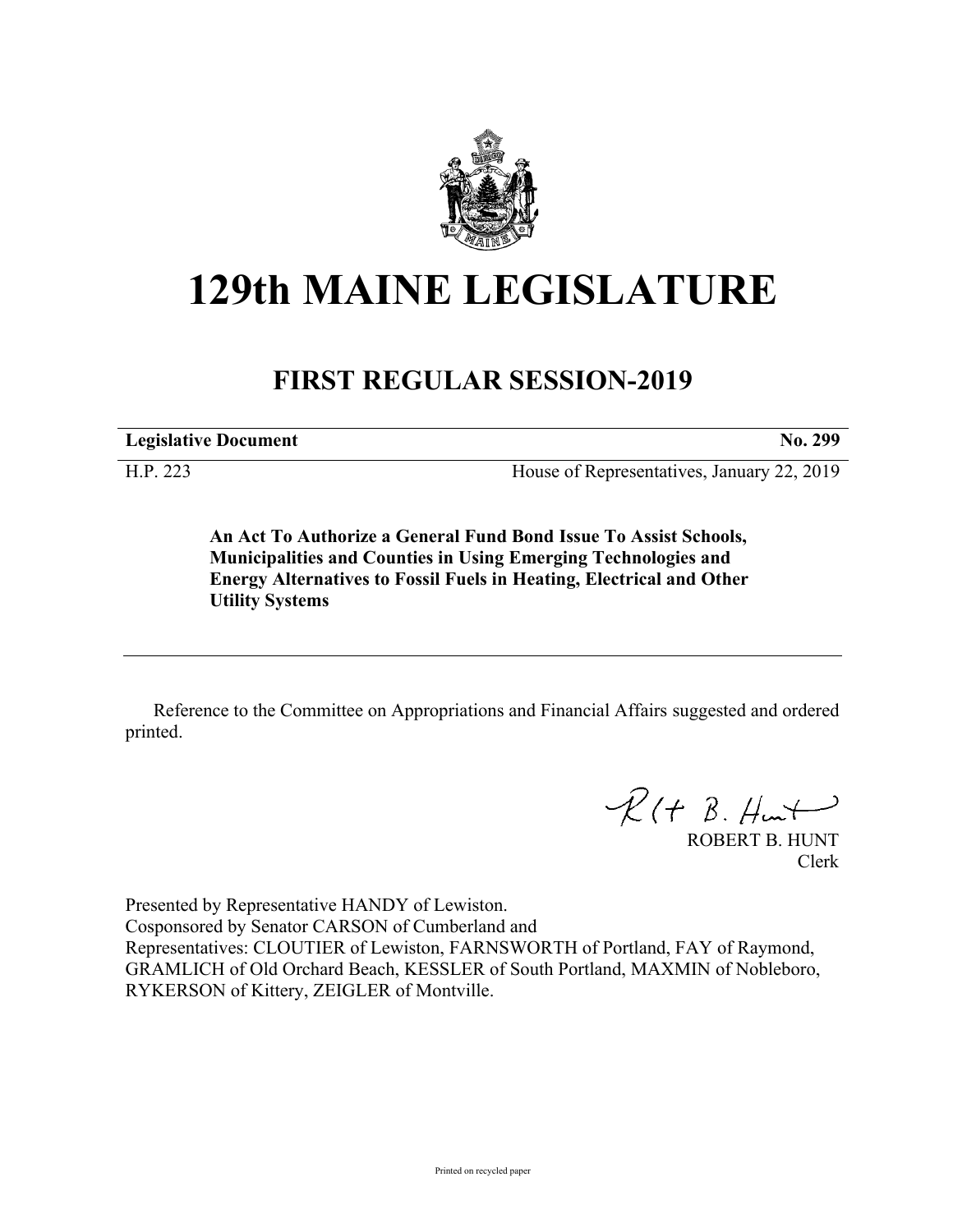**Preamble.** Two thirds of both Houses of the Legislature deeming it necessary in accordance with the Constitution of Maine, Article IX, Section 14 to authorize the issuance of bonds on behalf of the State of Maine to provide funds as described in this Act,

**Be it enacted by the People of the State of Maine as follows:**

 **Sec. 1. Authorization of bonds.** The Treasurer of State is authorized, under the direction of the Governor, to issue bonds in the name and on behalf of the State in an amount not exceeding \$15,000,000 for the purposes described in section 5 of this Act. The bonds are a pledge of the full faith and credit of the State. The bonds may not run for a period longer than 10 years from the date of the original issue of the bonds.

 **Sec. 2. Records of bonds issued; Treasurer of State.** The Treasurer of State shall ensure that an account of each bond is kept showing the number of the bond, the name of the successful bidder to whom sold, the amount received for the bond, the date of sale and the date when payable.

 **Sec. 3. Sale; how negotiated; proceeds appropriated.** The Treasurer of State may negotiate the sale of the bonds by direction of the Governor, but no bond may be loaned, pledged or hypothecated on behalf of the State. The proceeds of the sale of the bonds, which must be held by the Treasurer of State and paid by the Treasurer of State upon warrants drawn by the State Controller, are appropriated solely for the purposes set forth in this Act. Any unencumbered balances remaining at the completion of the project in this Act lapse to the Office of the Treasurer of State to be used for the retirement of general obligation bonds.

 **Sec. 4. Interest and debt retirement.** The Treasurer of State shall pay interest due or accruing on any bonds issued under this Act and all sums coming due for payment of bonds at maturity.

 **Sec. 5. Disbursement of bond proceeds from General Fund bond issue.**  The proceeds of the sale of the bonds authorized under this Act must be expended as designated in the following schedule under the direction and supervision of the agencies and entities set forth in this section.

- **FINANCE AUTHORITY OF MAINE**
- Provides funds to assist schools, municipalities and counties in using emerging technologies and energy alternatives to fossil fuels in heating, electrical and other utility systems. The Finance Authority of Maine shall establish an application process and requirements for distribution of the funds.
- 
- 

Total \$15,000,000 \$15,000,000 \$15,000 \$15,000 \$15,000 \$15,000 \$15,000 \$15,000 \$15,000 \$15,000 \$15,000 \$15,000 \$15,000 \$15,000 \$15,000 \$16,000 \$16,000 \$16,000 \$16,000 \$16,000 \$16,000 \$16,000 \$16,000 \$16,000 \$16,000 \$16,000